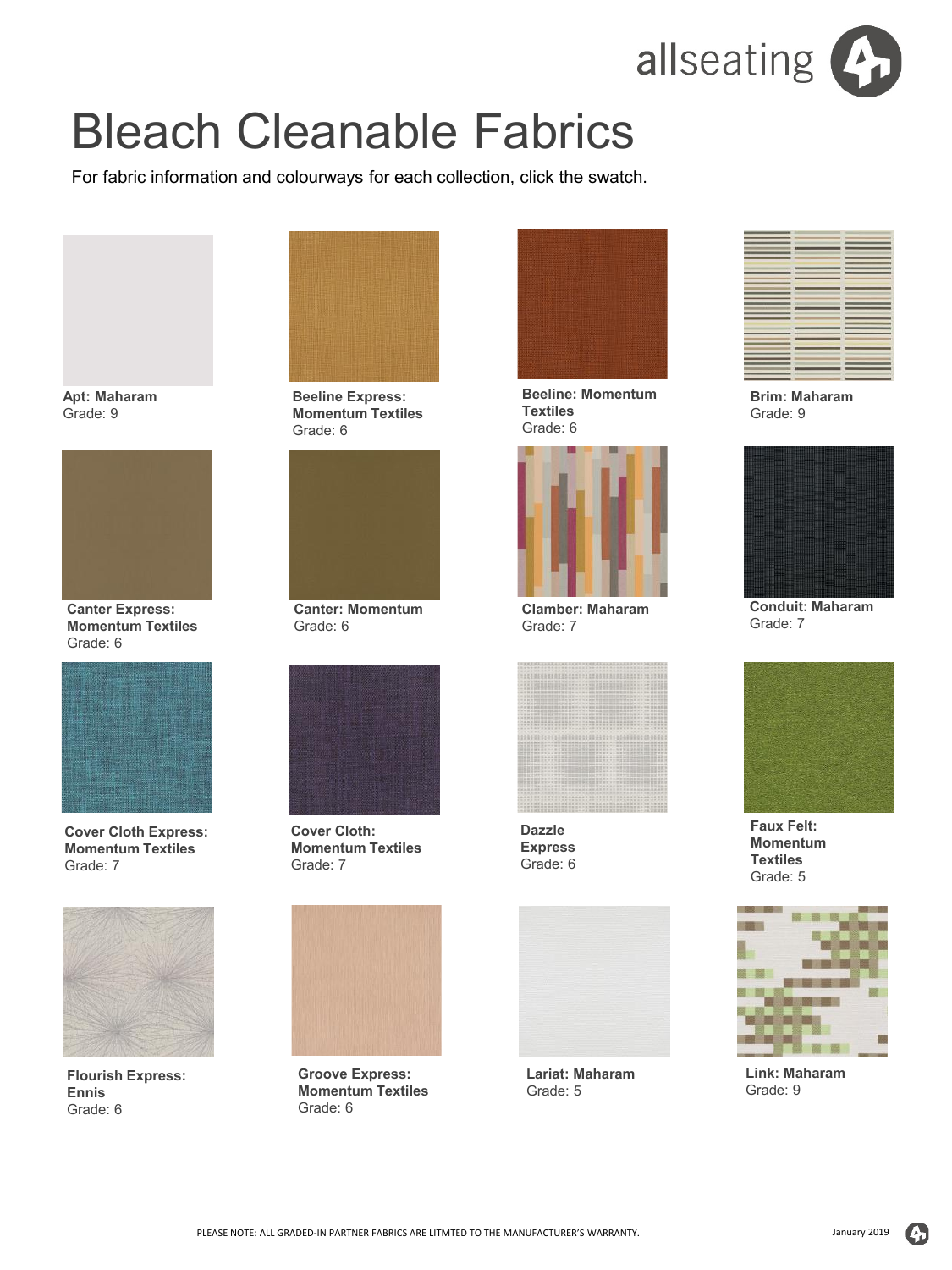

## Bleach Cleanable Fabrics

For fabric information and colourways for each collection, click the swatch.



**Lariat: Maharam** Grade: 5



**Odeum Express: Ennis** Grade: 6



**Rendition Express: Ennis** Grade: 6



**Silica Etch: Momentum Textiles** Grade: 8



**Link: Maharam** Grade: 9



**Panache Express: Ennis** Grade: 6



**Silica Andy: Momentum Textiles** Grade: 8



**Silica Hiatus Express: Momentum Textiles** Grade: 8



**Mister: Maharam** Grade: 9



**Multiply: Maharam** Grade: 7



**Regatta: Maharam** Grade: 9



**Silica Deflect: Momentum Textiles** Grade: 8



**Silica Leather Express: Momentum Textiles** Grade: 7



**Premier: Ennis** Grade: 3



**Silica Cusp: Momentum Textiles** Grade: 8



**Silica Hiatus: Momentum Textiles** Grade: 8